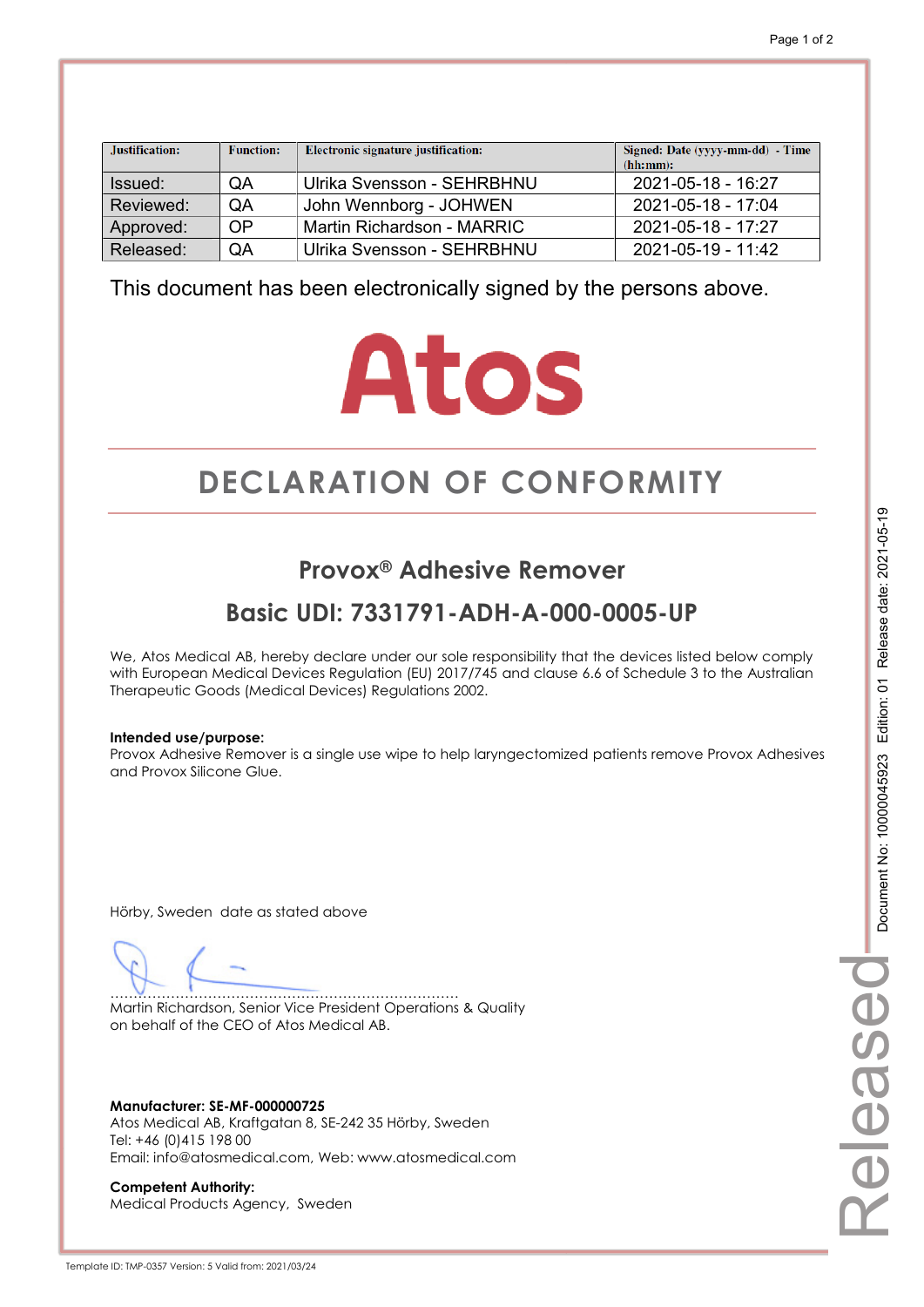### **7331791-ADH-A-000-0005-UP 7331791-ADH-A-000-0005-UP**

| <b>REF</b> | Name                           | <b>GEDIJ</b> | <b>GMDN</b><br>code |
|------------|--------------------------------|--------------|---------------------|
| 8012       | <b>Provox Adhesive Remover</b> |              | 60494               |

#### **In compliance with Therapeutic Goods (Medical Devices) Regulations 2002**

Each kind of medical device to which the system has been applied complies with the applicable provisions of the essential principles, the classification rules, and the full quality assurance procedures, at each stage, from the design of the device until its final inspection before being supplied.

For standards applied and valid conformity assessment certificates please contact the manufacturer.

Released

Released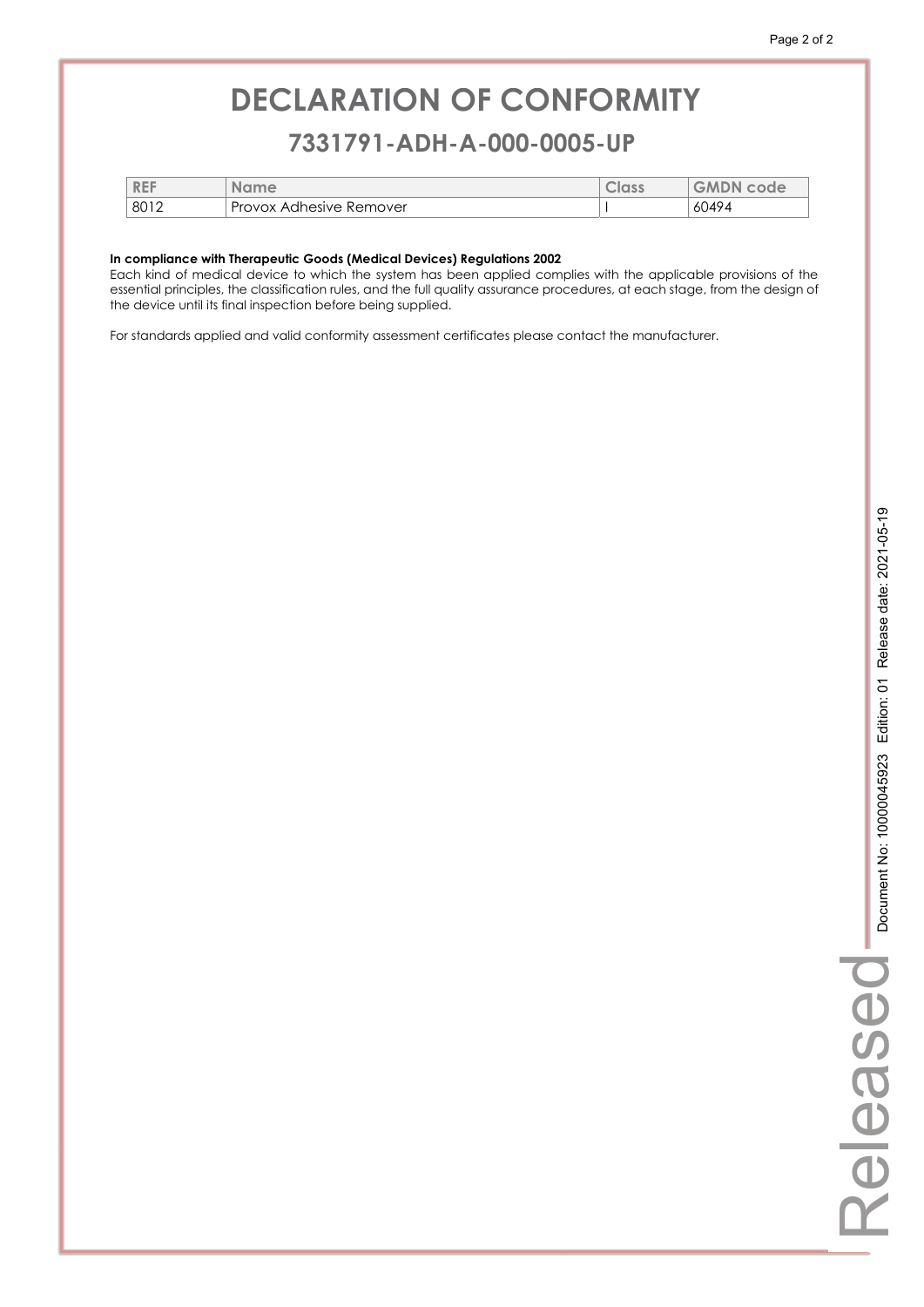| Justification: | <b>Function:</b> | Electronic signature justification: | Signed: Date (yyyy-mm-dd) - Time<br>(hh:mm): |
|----------------|------------------|-------------------------------------|----------------------------------------------|
| Issued:        | QA               | Ulrika Svensson - SEHRBHNU          | 2021-05-19 - 15:46                           |
| Reviewed:      | QA               | John Wennborg - JOHWEN              | 2021-05-19 - 15:52                           |
| Approved:      | <b>OP</b>        | Martin Richardson - MARRIC          | 2021-05-19 - 17:38                           |
| Released:      | QA               | Ulrika Svensson - SEHRBHNU          | 2021-05-19 - 20:50                           |

# **Atos**

# **DECLARATION OF CONFORMITY CONFORMITY**

## **Provox® Adhesive Strip™**

## **Basic UDI: 7331791-ADH-A-000-0002-UE**

We, Atos Medical AB, hereby declare under our sole responsibility that the devices listed below comply with European Medical Devices Regulation (EU) 2017/745 and clause 6.6 of Schedule 3 to the Australian Therapeutic Goods (Medical Devices) Regulations 2002.

#### **Intended use/purpose:**

Provox Adhesive Strip is a single use device to seal Provox adhesives, e.g. during showering.

Hörby, Sweden date as stated above

………………………………………………………………… Martin Richardson, Senior Vice President Operations & Quality on behalf of the CEO of Atos Medical AB.

**Manufacturer: SE-MF-000000725**  Atos Medical AB, Kraftgatan 8, SE-242 35 Hörby, Sweden Tel: +46 (0)415 198 00 Email: info@atosmedical.com, Web: www.atosmedical.com

**Competent Authority:**  Medical Products Agency, Sweden Released

eleased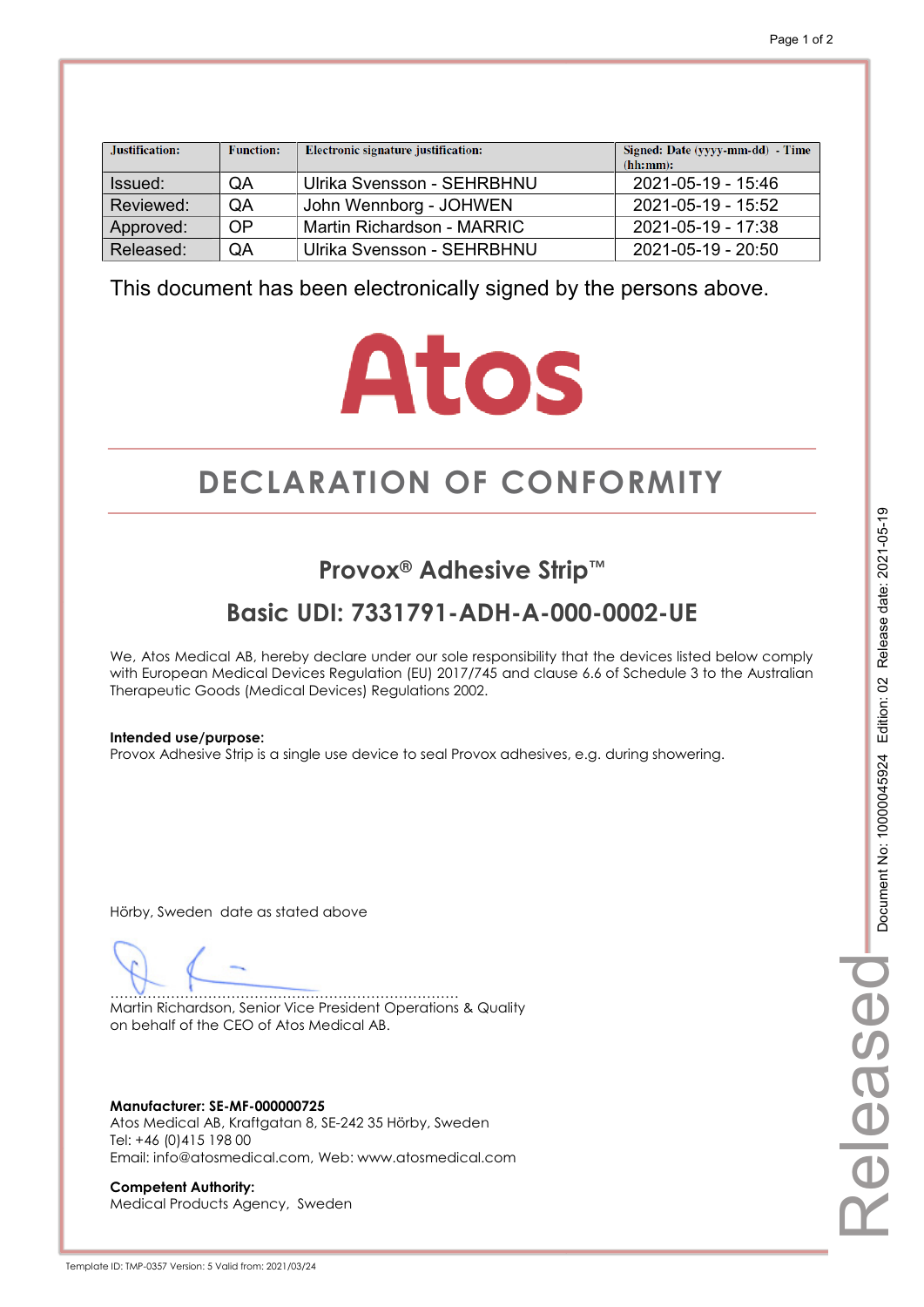### **7331791-ADH-A-000-0002-UE 7331791-ADH-A-000-0002-UE**

| <b>REF</b> | Name                  | Class | <b>GMDN code</b> |
|------------|-----------------------|-------|------------------|
| 8015       | Provox Adhesive Strip |       | 02 I 7 J         |

#### **In compliance with Therapeutic Goods (Medical Devices) Regulations 2002**

Each kind of medical device to which the system has been applied complies with the applicable provisions of the essential principles, the classification rules, and the full quality assurance procedures, at each stage, from the design of the device until its final inspection before being supplied.

For standards applied and valid conformity assessment certificates please contact the manufacturer.

Released

Released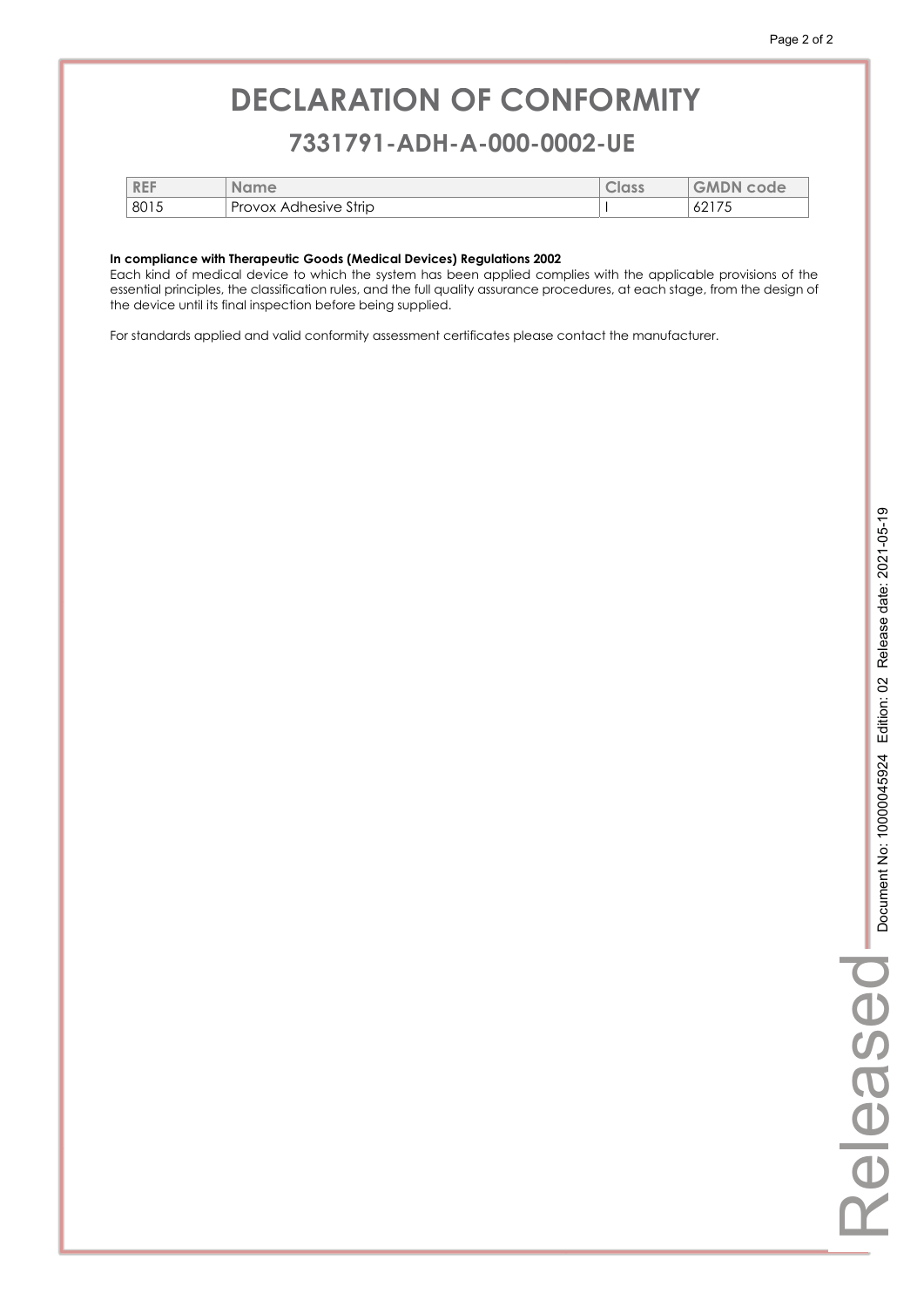| Justification: | <b>Function:</b> | Electronic signature justification: | Signed: Date (yyyy-mm-dd) - Time<br>(hh:mm): |
|----------------|------------------|-------------------------------------|----------------------------------------------|
| Issued:        | QA               | Ulrika Svensson - SEHRBHNU          | 2021-10-28 - 13:21                           |
| Reviewed:      | QA               | John Wennborg - JOHWEN              | $2021 - 10 - 29 - 11.22$                     |
| Approved:      | <b>OP</b>        | Martin Richardson - MARRIC          | 2021-10-29 - 11:26                           |
| Released:      | QA               | Ulrika Svensson - SEHRBHNU          | 2021-10-29 - 11:37                           |

# **Atos**

# **DECLARATION OF CONFORMITY CONFORMITY**

## **Provox® Adhesives**

## **Basic UDI: 7331791-ADH-0-000-0000-CQ**

We, Atos Medical AB, hereby declare under our sole responsibility that the devices listed below comply with European Medical Devices Regulation (EU) 2017/745 and clause 6.6 of Schedule 3 to the Australian Therapeutic Goods (Medical Devices) Regulations 2002.

#### **Intended use/purpose:**

There are more than one Intended Use in this declaration of conformity. The Intended Use for each group is stated before the group table.

Hörby, Sweden date as stated above

………………………………………………………………… Martin Richardson, Senior Vice President Operations & Quality on behalf of the CEO of Atos Medical AB.

**Manufacturer: SE-MF-000000725**  Atos Medical AB, Kraftgatan 8, SE-242 35 Hörby, Sweden Tel: +46 (0)415 198 00 Email: info@atosmedical.com, Web: www.atosmedical.com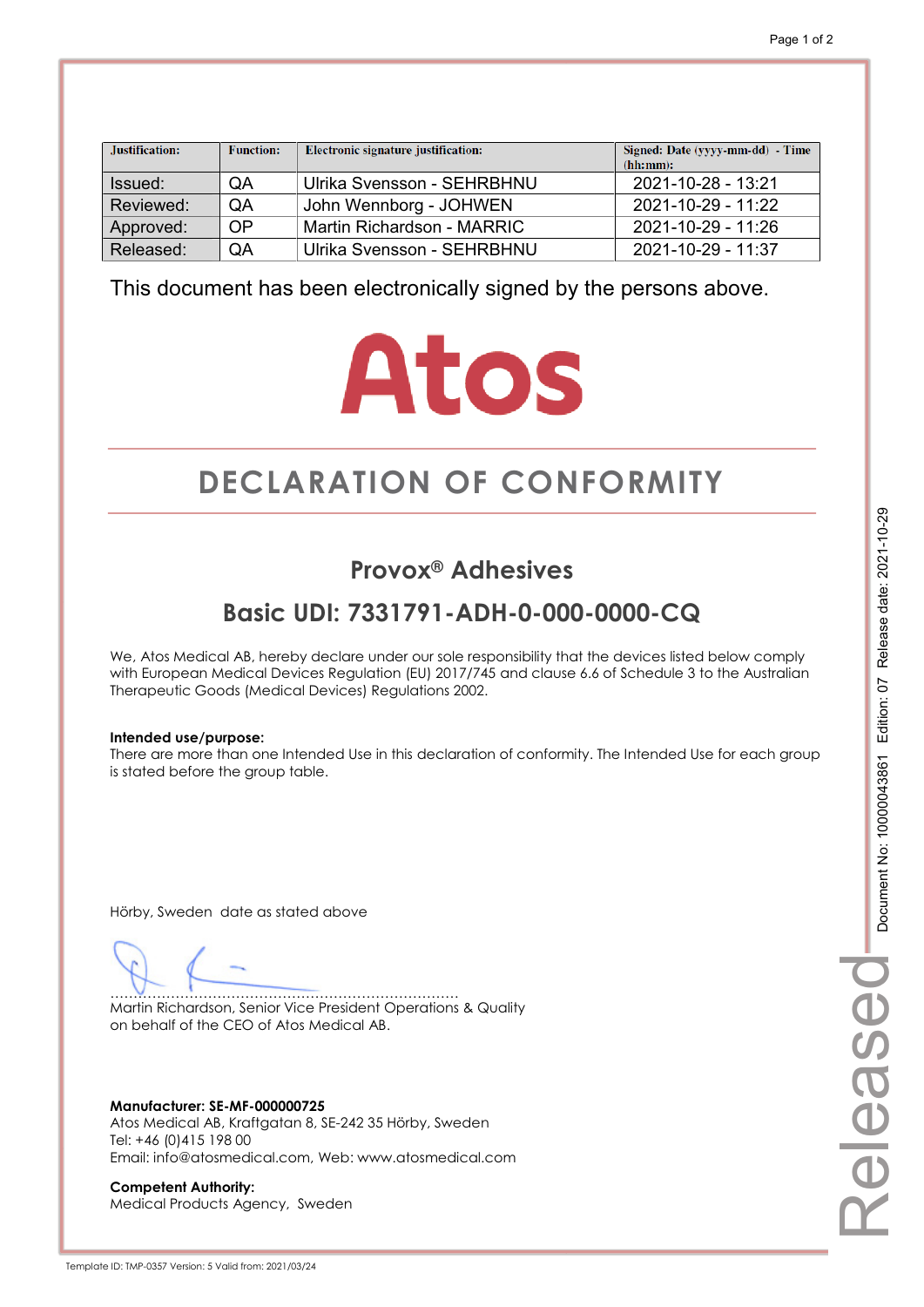### **7331791-ADH-0-000-0000-CQ 7331791-ADH-0-000-0000-CQ**

#### **Intended Use:**

The Provox Adhesives are single use devices intended for laryngectomized patients breathing through a tracheostoma. The devices are attached to the skin around the tracheostoma in order to provide attachment of components of the Provox HME System.

| <b>REF</b> | <b>Name</b>                     | <b>Class</b> | <b>GMDN code</b> |
|------------|---------------------------------|--------------|------------------|
| 7253       | Provox Adhesive Flexiderm Round |              | 62175            |
| 7254       | Provox Adhesive Flexiderm Oval  |              | 62175            |
| 7255       | Provox Adhesive Optiderm Round  |              | 62175            |
| 7256       | Provox Adhesive Optiderm Oval   |              | 62175            |
| 7253ES     | Provox Adhesive Flexiderm Round |              | 62175            |
| 7254ES     | Provox Adhesive Flexiderm Oval  |              | 62175            |
| 7254JP     | Provox Adhesive Flexiderm Oval  |              | 62175            |
| 7256JP     | Provox Adhesive Optiderm Oval   |              | 62175            |
| 7331       | Provox Adhesive FlexiDerm Plus  |              | 62175            |
| 7332       | Provox Adhesive OptiDerm Plus   |              | 62175            |
| 7265       | Provox XtraBase Adhesive        |              | 62175            |
| 8233       | Provox XtraBase (3pcs)          |              | 62175            |
| 8234       | Provox FlexiDerm Round (3pcs)   |              | 62175            |
| 8235       | Provox FlexiDerm Oval (3pcs)    |              | 62175            |
| 8236       | Provox Optiderm Round (3pcs)    |              | 62175            |
| 8237       | Provox Optiderm Oval (3pcs)     |              | 62175            |
| 8238       | Provox FlexiDerm Plus (3pcs)    |              | 62175            |
| 8239       | Provox Optiderm Plus (3pcs)     |              | 62175            |

#### **Intended Use:**

The Provox StabiliBase adhesive is a single use device intended for laryngectomized patients breathing through a tracheostoma. The device is attached to the skin around the tracheostoma in order to provide attachment of components of the Provox HME System.

| <b>REF</b> | <b>Name</b>                 | Class | <b>GMDN</b> code |
|------------|-----------------------------|-------|------------------|
| 7289       | Provox StabiliBase (15 pcs) |       | 62175            |
| 7299       | Provox StabiliBase (3 pcs)  |       | 62175            |

#### **Intended Use:**

The Provox StabiliBase OptiDerm is a single use adhesive intended for laryngectomized patients breathing through a tracheostoma. The device is attached to the skin around the tracheostoma in order to provide connection for components of the Provox HME system. The adhesive is suitable (also) for sensitive and/or breached skin and for deep tracheostomas.

| <b>REF</b> | <b>Name</b>                        | Class | <b>GMDN</b> code |
|------------|------------------------------------|-------|------------------|
| 7318       | Provox StabiliBase OptiDerm (15pc) |       | 62175            |
| 7328       | Provox StabiliBase OptiDerm (3pcs) |       | 62175            |

#### **Intended Use:**

The Provox Luna Adhesive is a skin-friendly, single use adhesive that provides attachment for the Provox Luna HME for night-time use after total laryngectomy.

| <b>REF</b> | <b>Name</b>          | <b>GIUSS</b> | <b>GMDN</b><br>code                               |
|------------|----------------------|--------------|---------------------------------------------------|
| 8014       | Provox Lung Adhesive |              | $\lambda$ $\sim$ $\lambda$ $\sim$ $\sim$<br>62175 |

#### **In compliance with Therapeutic Goods (Medical Devices) Regulations 2002**

Each kind of medical device to which the system has been applied complies with the applicable provisions of the essential principles, the classification rules, and the full quality assurance procedures, at each stage, from the design of the device until its final inspection before being supplied.

For standards applied and valid conformity assessment certificates please contact the manufacturer.

Released

Release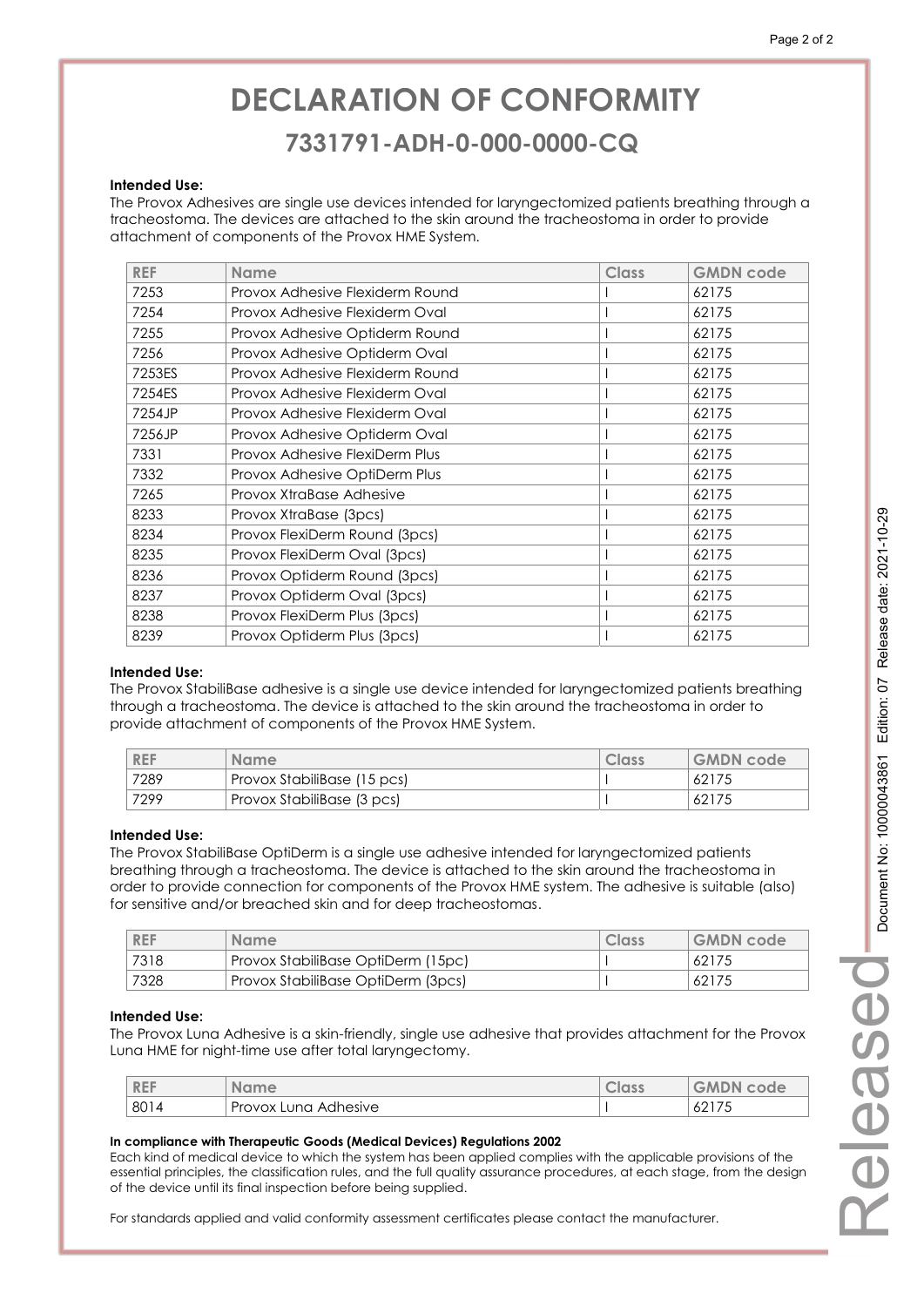| Justification: | <b>Function:</b> | Electronic signature justification: | Signed: Date (yyyy-mm-dd) - Time<br>(hh:mm): |
|----------------|------------------|-------------------------------------|----------------------------------------------|
| Issued:        | QA               | Ulrika Svensson - SEHRBHNU          | 2022-01-10 - 08:37                           |
| Reviewed:      | QA               | John Wennborg - JOHWEN              | 2022-01-11 - 08:49                           |
| Approved:      | OP               | Martin Richardson - MARRIC          | 2022-01-11 - 09:14                           |
| Released:      | QA               | Ulrika Svensson - SEHRBHNU          | 2022-01-11 - 09:35                           |

# **Atos**

# **DECLARATION OF CONFORMITY CONFORMITY**

## **Provox® Cleaning Towel**

## **Basic UDI: 7331791-ADH-A-000-0003-UH**

We, Atos Medical AB, hereby declare under our sole responsibility that the devices listed below comply with European Medical Devices Regulation (EU) 2017/745 and clause 6.6 of Schedule 3 to the Australian Therapeutic Goods (Medical Devices) Regulations 2002.

#### **Intended use/purpose:**

Provox Cleaning Towel is intended for cleaning around the stoma, it will remove oil from the skin. They are indented to use before application of Provox Adhesives.

Hörby, Sweden date as stated above

………………………………………………………………… Martin Richardson, Senior Vice President Operations & Quality on behalf of the CEO of Atos Medical AB.

**Manufacturer: SE-MF-000000725**  Atos Medical AB, Kraftgatan 8, SE-242 35 Hörby, Sweden Tel: +46 (0)415 198 00 Email: info@atosmedical.com, Web: www.atosmedical.com

**Competent Authority:**  Medical Products Agency, Sweden Released

elease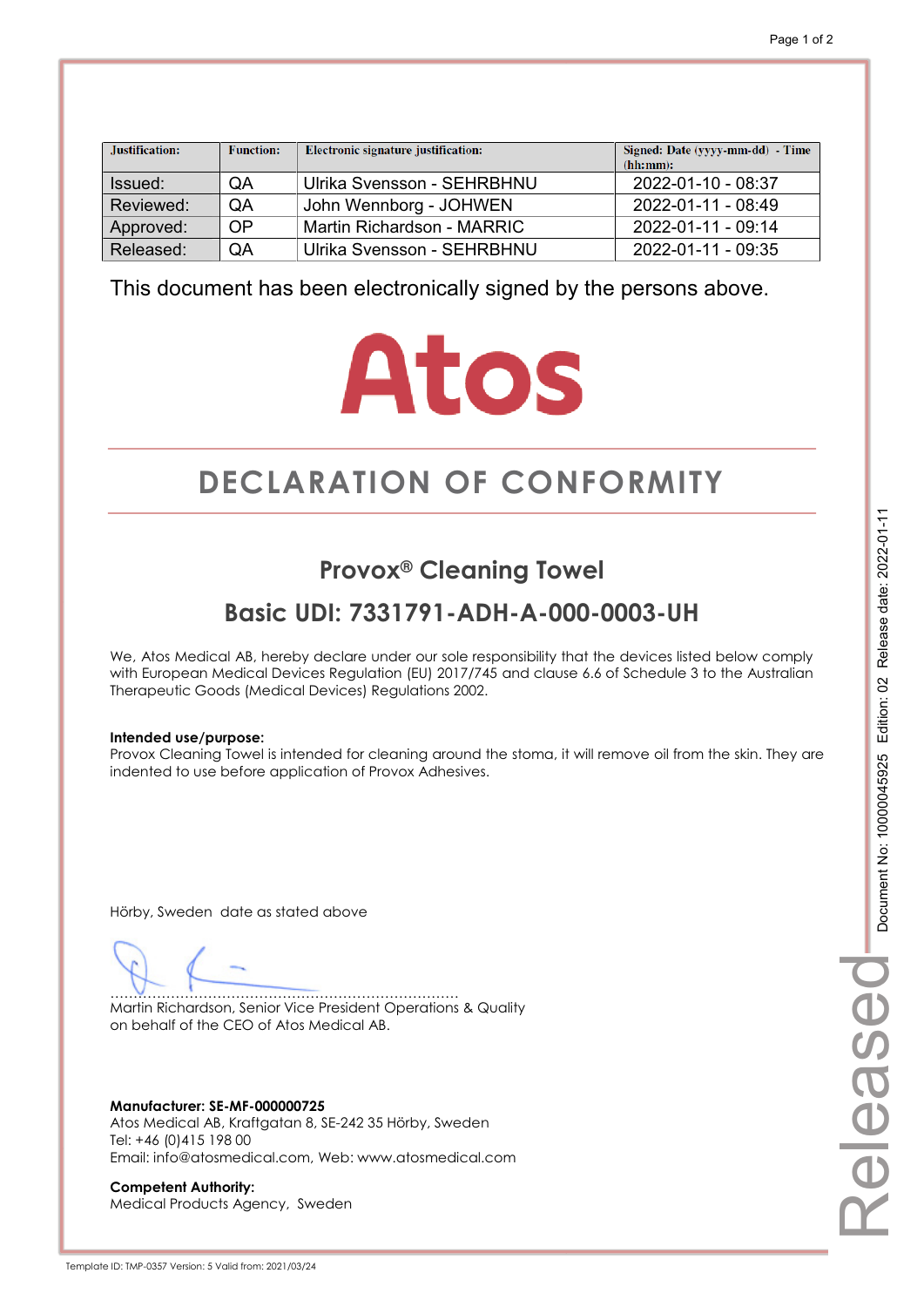### **7331791-ADH-A-000-0003-UH 7331791-ADH-A-000-0003-UH**

| <b>REF</b> | <b>Name</b>                | <b>Class</b> | <b>GMDN code</b> |
|------------|----------------------------|--------------|------------------|
| 7244       | Provox Cleaning Towel 10-p |              | 46205            |

#### **In compliance with Therapeutic Goods (Medical Devices) Regulations 2002**

Each kind of medical device to which the system has been applied complies with the applicable provisions of the essential principles, the classification rules, and the full quality assurance procedures, at each stage, from the design of the device until its final inspection before being supplied.

For standards applied and valid conformity assessment certificates please contact the manufacturer.

Released

Released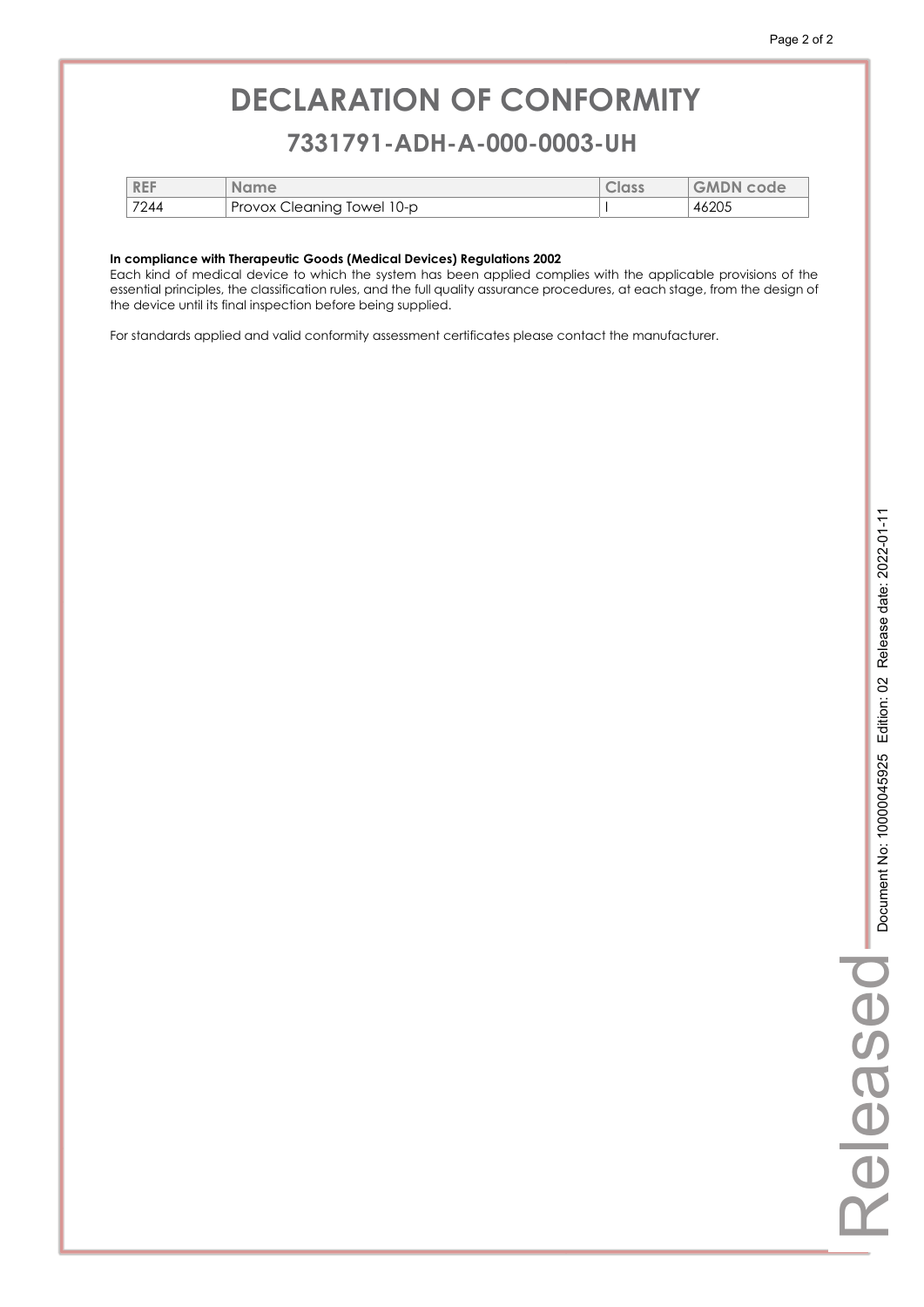| Justification: | <b>Function:</b> | Electronic signature justification: | Signed: Date (yyyy-mm-dd) - Time<br>(hh:mm): |
|----------------|------------------|-------------------------------------|----------------------------------------------|
| Issued:        | QA               | Ulrika Svensson - SEHRBHNU          | 2021-12-10 - 10:16                           |
| Reviewed:      | QA               | John Wennborg - JOHWEN              | $2021 - 12 - 10 - 14.14$                     |
| Approved:      | OP               | Martin Richardson - MARRIC          | 2021-12-10 - 14:59                           |
| Released:      | QA               | Ulrika Svensson - SEHRBHNU          | 2021-12-13 - 08:11                           |

# **Atos**

# **DECLARATION OF CONFORMITY CONFORMITY**

## **Provox® HME Cassette Adaptor, Provox® BasePlate Adaptor Basic UDI: 7331791-HME-A-000-0003-F5**

We, Atos Medical AB, hereby declare under our sole responsibility that the devices listed below comply with European Medical Devices Regulation (EU) 2017/745 and clause 6.6 of Schedule 3 to the Australian Therapeutic Goods (Medical Devices) Regulations 2002.

#### **Intended use/purpose:**

There are more than one Intended Use in this declaration of conformity. The Intended Use for each group is stated before the group table.

Hörby, Sweden date as stated above

………………………………………………………………… Martin Richardson, Senior Vice President Operations & Quality on behalf of the CEO of Atos Medical AB.

**Manufacturer: SE-MF-000000725**  Atos Medical AB, Kraftgatan 8, SE-242 35 Hörby, Sweden Tel: +46 (0)415 198 00 Email: info@atosmedical.com, Web: www.atosmedical.com

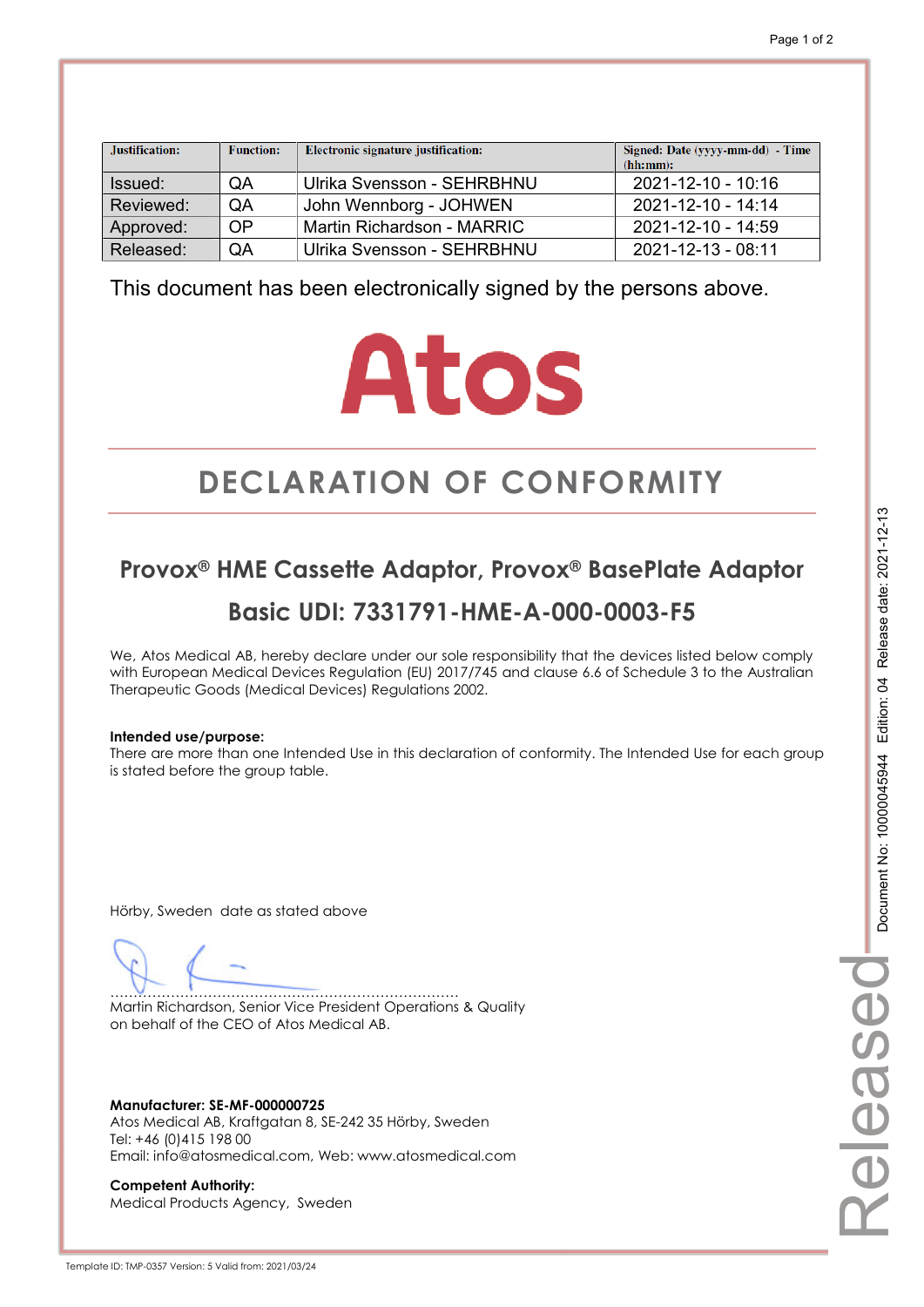## **7331791-HME-A-000-0003-F5 7331791-HME-A-000-0003-F5**

#### **Intended Use:**

The Provox HME Cassette Adaptor is intended to facilitate a connection between Provox HME Cassette and on the market available tracheal cannulas with ISO-cone (15mm).

| <b>REF</b> | <b>Name</b>                 | Class | <b>GMDN code</b> |
|------------|-----------------------------|-------|------------------|
| 7246       | Provox HME Cassette Adaptor |       | 63623            |

#### **Intended Use:**

The Provox BasePlate Adaptor ("adaptor") is an accessory product for rehabilitation after total laryngectomy. It allows attaching medical devices, (HME), with ISO 15mm standard connector to a tracheostoma by fitting it into a Provox Adhesive base plate, Provox LaryButton or Provox LaryTube. A typical example would be to attach an HME with built-in oxygen adapter (TrachPhone). For single patient use.

| <b>REF</b> | <b>Name</b>              | Class | <b>GMDN code</b> |
|------------|--------------------------|-------|------------------|
| 7263       | Provox BasePlate Adaptor |       | 58705            |

#### **In compliance with Therapeutic Goods (Medical Devices) Regulations 2002**

Each kind of medical device to which the system has been applied complies with the applicable provisions of the essential principles, the classification rules, and the full quality assurance procedures, at each stage, from the design of the device until its final inspection before being supplied.

For standards applied and valid conformity assessment certificates please contact the manufacturer.

Released

**Released**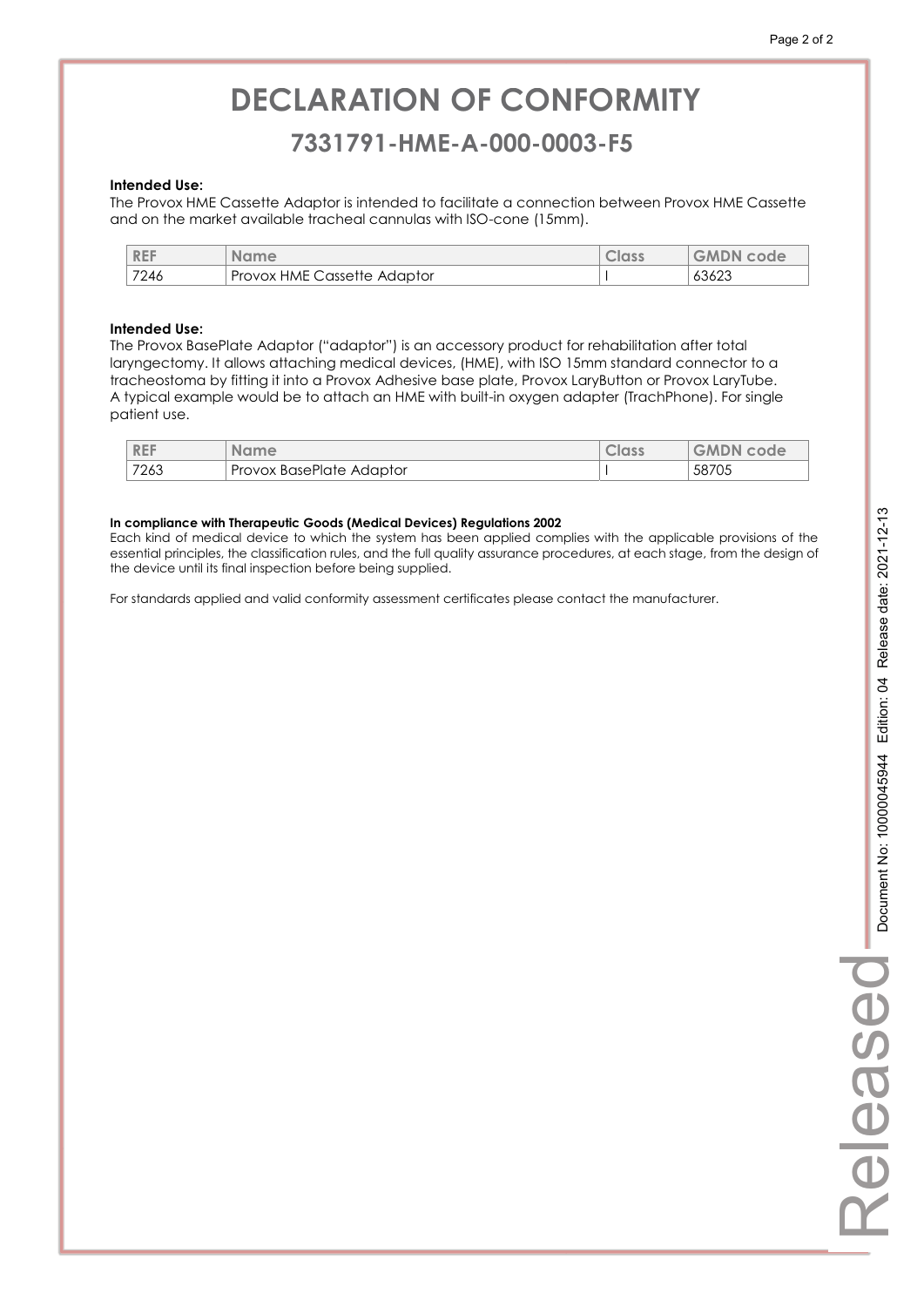| Justification: | <b>Function:</b> | Electronic signature justification: | Signed: Date (yyyy-mm-dd) - Time<br>(hh:mm): |
|----------------|------------------|-------------------------------------|----------------------------------------------|
| Issued:        | QA               | Ulrika Svensson - SEHRBHNU          | 2021-12-07 - 14:45                           |
| Reviewed:      | QA               | John Wennborg - JOHWEN              | 2021-12-07 - 16:34                           |
| Approved:      | OP               | Martin Richardson - MARRIC          | 2021-12-07 - 17:00                           |
| Released:      | QA               | Ulrika Svensson - SEHRBHNU          | 2021-12-08 - 07:59                           |

# **Atos**

# **DECLARATION OF CONFORMITY CONFORMITY**

## **Provox® ShowerAid, Provox® Luna® ShowerAid Basic UDI: 7331791-ADH-A-000-0000-U8**

We, Atos Medical AB, hereby declare under our sole responsibility that the devices listed below comply with European Medical Devices Regulation (EU) 2017/745 and clause 6.6 of Schedule 3 to the Australian Therapeutic Goods (Medical Devices) Regulations 2002.

#### **Intended use/purpose:**

There are more than one Intended Use in this declaration of conformity. The Intended Use for each group is stated before the group table.

Hörby, Sweden date as stated above

………………………………………………………………… Martin Richardson, Senior Vice President Operations & Quality on behalf of the CEO of Atos Medical AB.

**Manufacturer: SE-MF-000000725**  Atos Medical AB, Kraftgatan 8, SE-242 35 Hörby, Sweden Tel: +46 (0)415 198 00 Email: info@atosmedical.com, Web: www.atosmedical.com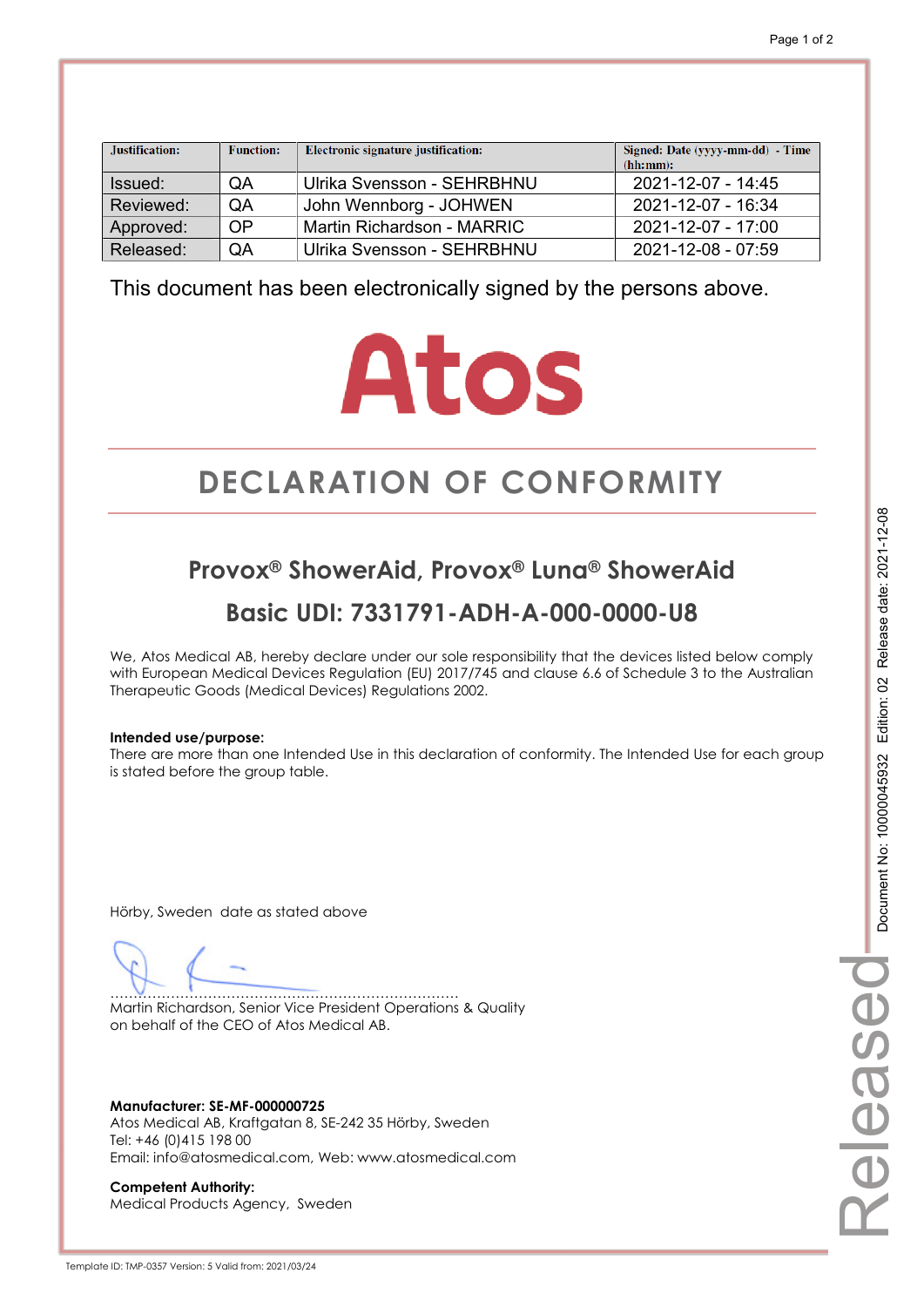### **7331791-ADH-A-000-0000-U8 7331791-ADH-A-000-0000-U8**

#### **Intended Use:**

The Provox ShowerAid is used to temporarily replace the Provox XtraMoist/Provox XtraFlow/Provox FreeHands/Provox FreeHands FlexiVoice/Provox Micron HME during showering. The device is for single patient use.

| <b>REF</b> | <b>Name</b>      | Class | <b>GMDN</b><br>code |
|------------|------------------|-------|---------------------|
| 7260       | Provox ShowerAid |       | 62047               |

#### **Intended Use:**

The Provox Luna ShowerAid is used with the Provox Luna Adhesive while taking a shower to avoid water from entering the stoma. Single patient use.

| <b>REF</b> | <b>Name</b>           | <b>Class</b> | <b>GMDN</b><br>coue |
|------------|-----------------------|--------------|---------------------|
| 8016       | Provox Luna ShowerAid |              | 62047               |

#### **In compliance with Therapeutic Goods (Medical Devices) Regulations 2002**

Each kind of medical device to which the system has been applied complies with the applicable provisions of the essential principles, the classification rules, and the full quality assurance procedures, at each stage, from the design of the device until its final inspection before being supplied.

For standards applied and valid conformity assessment certificates please contact the manufacturer.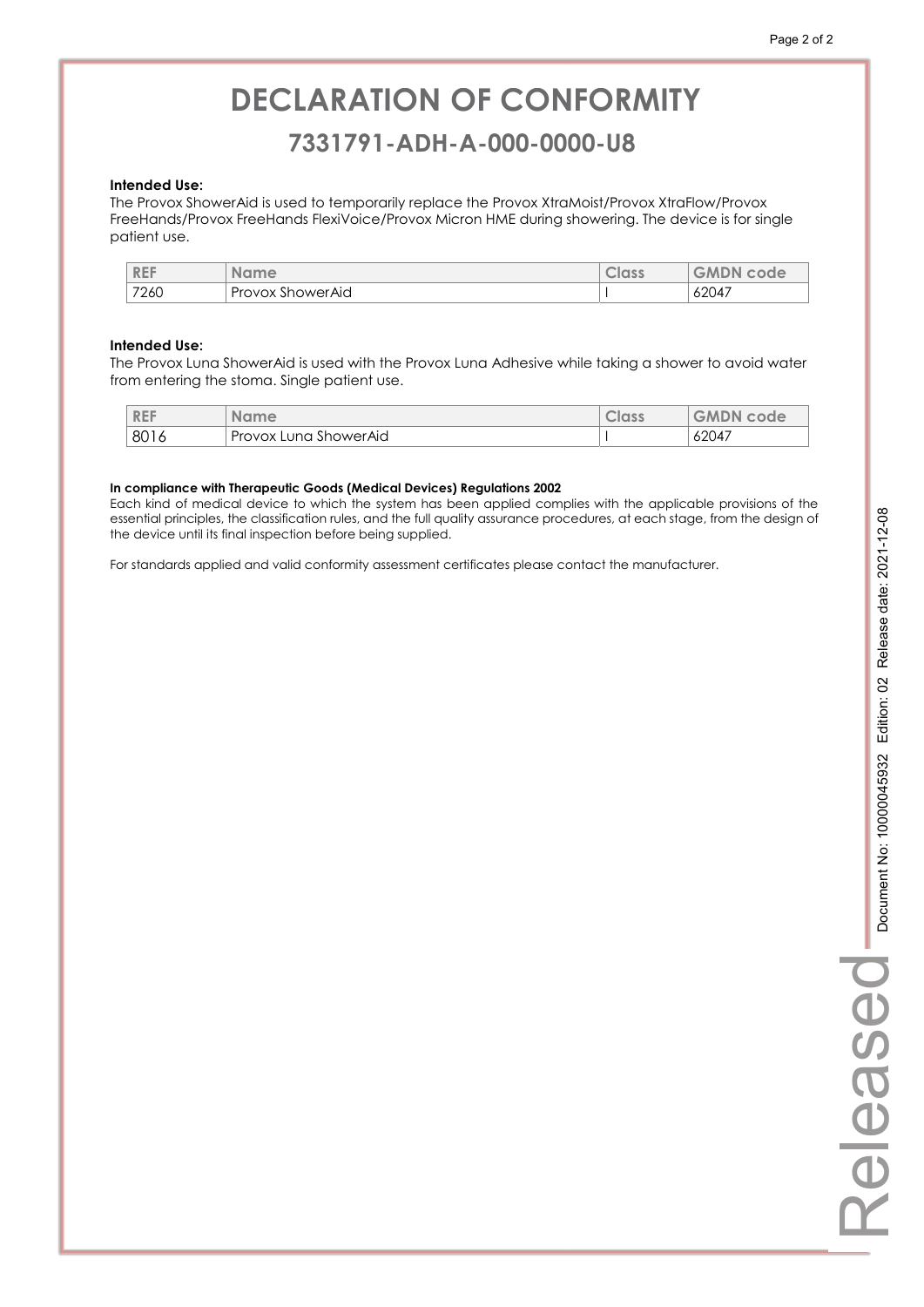| Justification: | <b>Function:</b> | Electronic signature justification: | Signed: Date (yyyy-mm-dd) - Time<br>(hh:mm): |
|----------------|------------------|-------------------------------------|----------------------------------------------|
| Issued:        | QA               | Ulrika Svensson - SEHRBHNU          | 2021-05-18 - 16:36                           |
| Reviewed:      | QA               | John Wennborg - JOHWEN              | $2021 - 05 - 18 - 17:15$                     |
| Approved:      | OP               | Martin Richardson - MARRIC          | $2021 - 05 - 18 - 17.24$                     |
| Released:      | QA               | Ulrika Svensson - SEHRBHNU          | 2021-05-19 - 11:45                           |

# **Atos**

# **DECLARATION OF CONFORMITY CONFORMITY**

## **Provox® Silicone Glue**

## **Basic UDI: 7331791-GEN-A-000-0003-EF**

We, Atos Medical AB, hereby declare under our sole responsibility that the devices listed below comply with European Medical Devices Regulation (EU) 2017/745 and clause 6.6 of Schedule 3 to the Australian Therapeutic Goods (Medical Devices) Regulations 2002.

#### **Intended use/purpose:**

To reinforce attachment of Provox Adhesive base plates to intact skin around the tracheostoma.

Hörby, Sweden date as stated above

………………………………………………………………… Martin Richardson, Senior Vice President Operations & Quality on behalf of the CEO of Atos Medical AB.

**Manufacturer: SE-MF-000000725**  Atos Medical AB, Kraftgatan 8, SE-242 35 Hörby, Sweden Tel: +46 (0)415 198 00 Email: info@atosmedical.com, Web: www.atosmedical.com

**Competent Authority:**  Medical Products Agency, Sweden Released

eleasec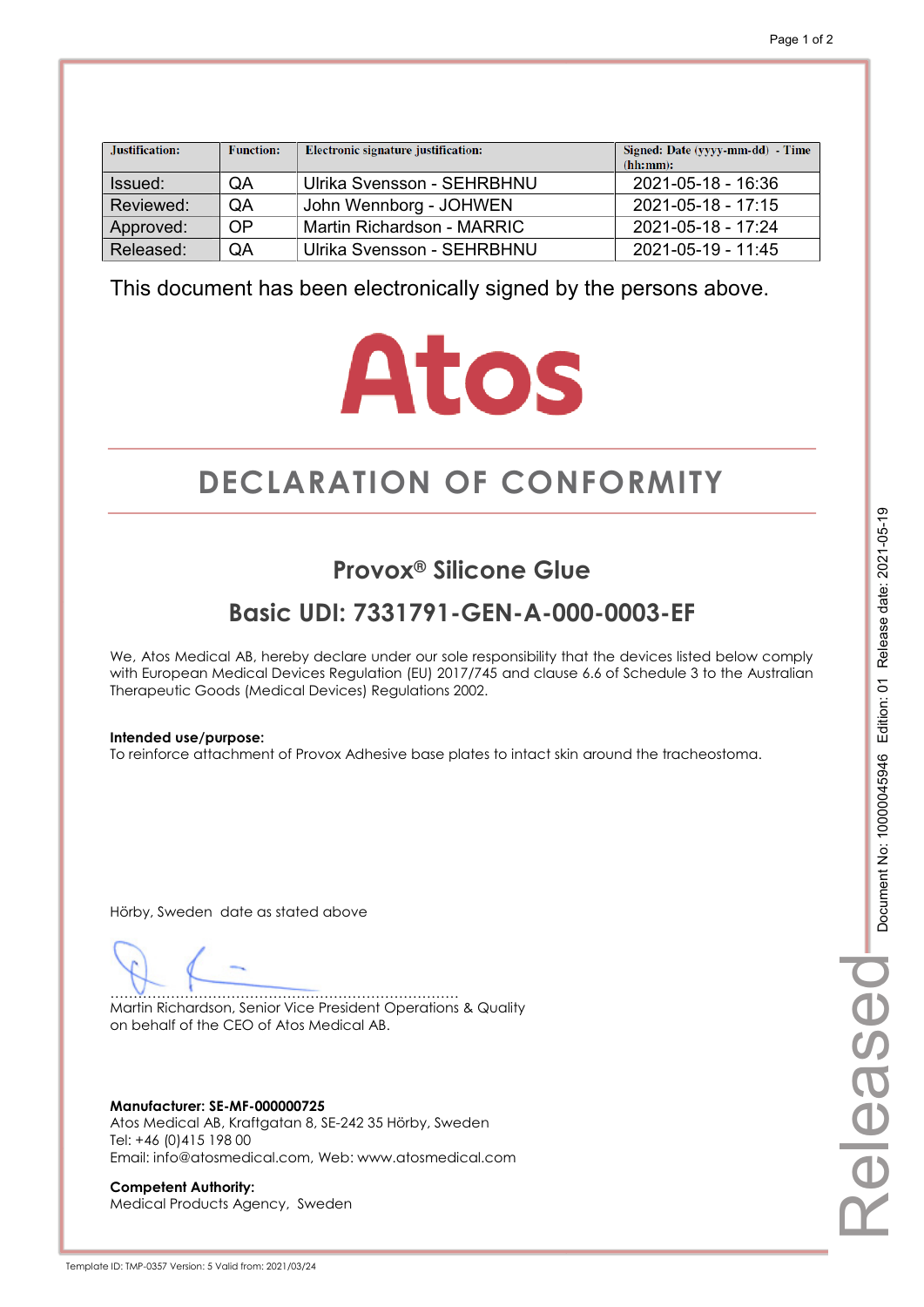### **7331791-GEN-A-000-0003-EF 7331791-GEN-A-000-0003-EF**

| <b>REF</b> | <b>Name</b>          | Class | <b>GMDN</b><br>code |
|------------|----------------------|-------|---------------------|
| 7720       | Provox Silicone Glue |       | 58978               |

#### **In compliance with Therapeutic Goods (Medical Devices) Regulations 2002**

Each kind of medical device to which the system has been applied complies with the applicable provisions of the essential principles, the classification rules, and the full quality assurance procedures, at each stage, from the design of the device until its final inspection before being supplied.

For standards applied and valid conformity assessment certificates please contact the manufacturer.

Released

Released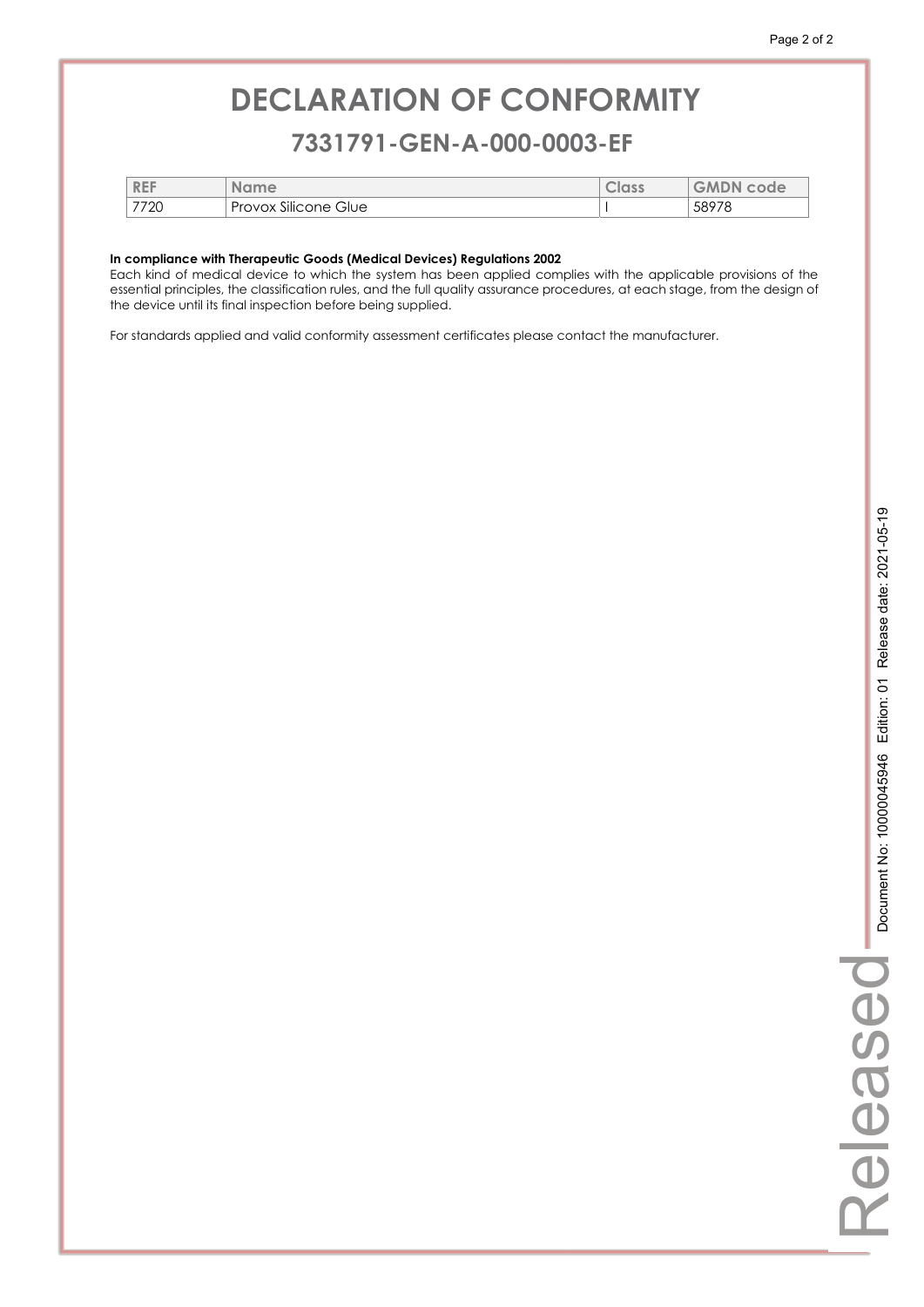| Justification: | <b>Function:</b> | Electronic signature justification: | Signed: Date (yyyy-mm-dd) - Time<br>(hh:mm): |
|----------------|------------------|-------------------------------------|----------------------------------------------|
| Issued:        | QA               | Ulrika Svensson - SEHRBHNU          | 2022-01-10 - 08:39                           |
| Reviewed:      | QA               | John Wennborg - JOHWEN              | 2022-01-11 - 08:51                           |
| Approved:      | <b>OP</b>        | Martin Richardson - MARRIC          | 2022-01-11 - 09:13                           |
| Released:      | QA               | Ulrika Svensson - SEHRBHNU          | 2022-01-11 - 09:35                           |

# **Atos**

# **DECLARATION OF CONFORMITY CONFORMITY**

## **Provox® Skin Barrier, Provox® Wipes**

## **Basic UDI: 7331791-ADH-A-000-0004-UL**

We, Atos Medical AB, hereby declare under our sole responsibility that the devices listed below comply with European Medical Devices Regulation (EU) 2017/745 and clause 6.6 of Schedule 3 to the Australian Therapeutic Goods (Medical Devices) Regulations 2002.

#### **Intended use/purpose:**

There are more than one Intended Use in this declaration of conformity. The Intended Use for each group is stated before the group table.

Hörby, Sweden date as stated above

………………………………………………………………… Martin Richardson, Senior Vice President Operations & Quality on behalf of the CEO of Atos Medical AB.

**Manufacturer: SE-MF-000000725**  Atos Medical AB, Kraftgatan 8, SE-242 35 Hörby, Sweden Tel: +46 (0)415 198 00 Email: info@atosmedical.com, Web: www.atosmedical.com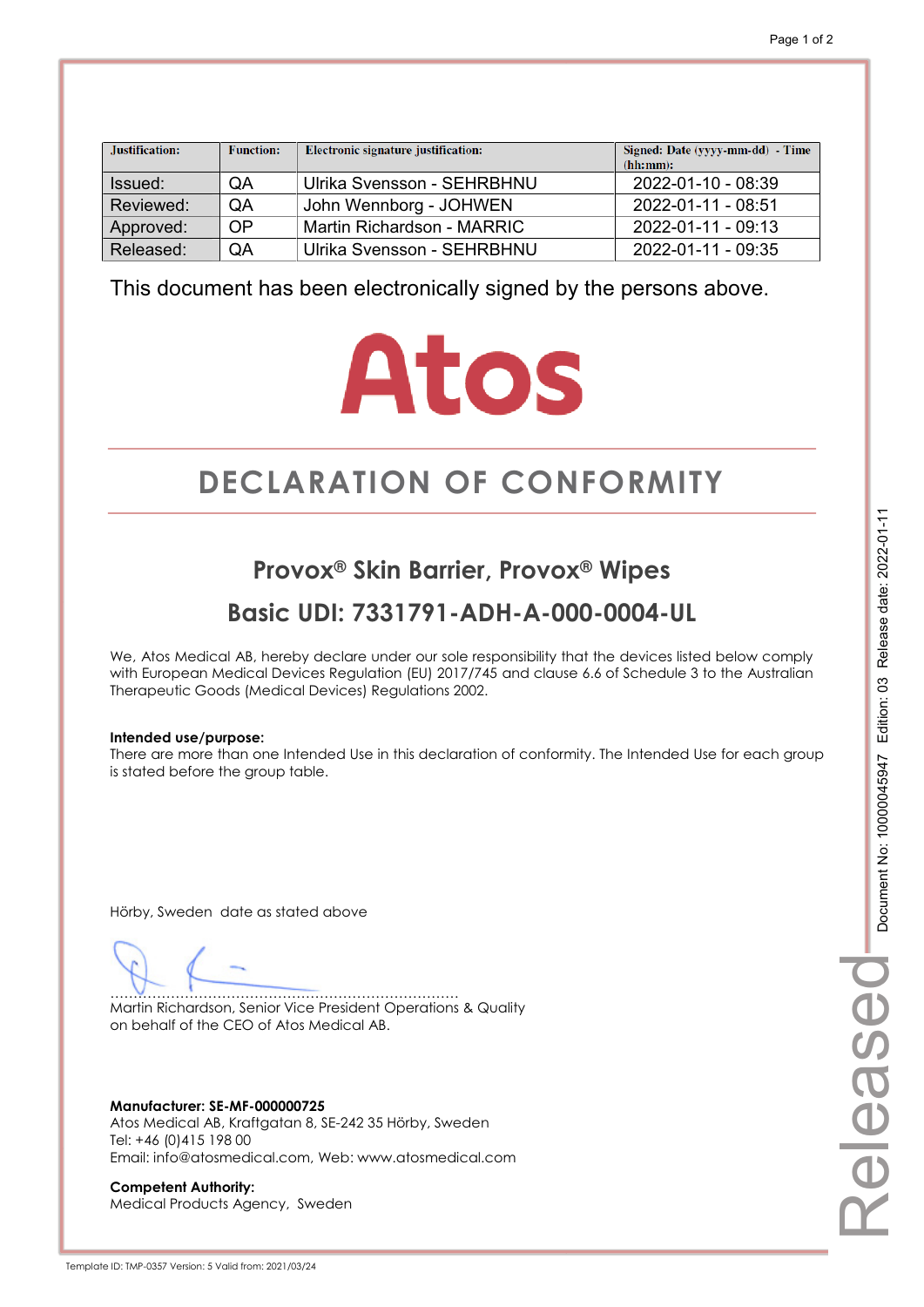### **7331791-ADH-A-000-0004-UL 7331791-ADH-A-000-0004-UL**

#### **Intended Use:**

Provox Skin Barrier is a single use wipe for laryngectomized patients that forms a barrier between Provox Adhesive and the skin.

| <b>REF</b> | Name                             | <b>Class</b> | <b>GMDN</b><br>code |
|------------|----------------------------------|--------------|---------------------|
| 8011       | $\sim$<br>Barrier<br>Provox Skin |              | 58978               |

#### **Intended Use:**

Provox Wipes is a combination of Provox Skin Barrier, Provox Adhesive Remover and Provox Cleaning Towel.

*Provox Skin Barrier*: Provox Skin Barrier is a single use wipe for laryngectomized patients that forms a barrier between Provox Adhesive and the skin.

*Provox Adhesive Remover*: Provox Adhesive Remover is a single use wipe to help laryngectomized patients remove Provox Adhesives and Provox Silicone Glue.

*Provox Cleaning Towel*: Provox Cleaning Towel is intended for cleaning around the stoma, it will remove oil from the skin. They are indented to use before application of Provox Adhesives.

| <b>REF</b> | <b>Name</b>  | <b>Class</b> | <b>GMDN</b><br>code |
|------------|--------------|--------------|---------------------|
| 8243       | Provox Wipes |              | 58978               |

#### **In compliance with Therapeutic Goods (Medical Devices) Regulations 2002**

Each kind of medical device to which the system has been applied complies with the applicable provisions of the essential principles, the classification rules, and the full quality assurance procedures, at each stage, from the design of the device until its final inspection before being supplied.

For standards applied and valid conformity assessment certificates please contact the manufacturer.

Released

Released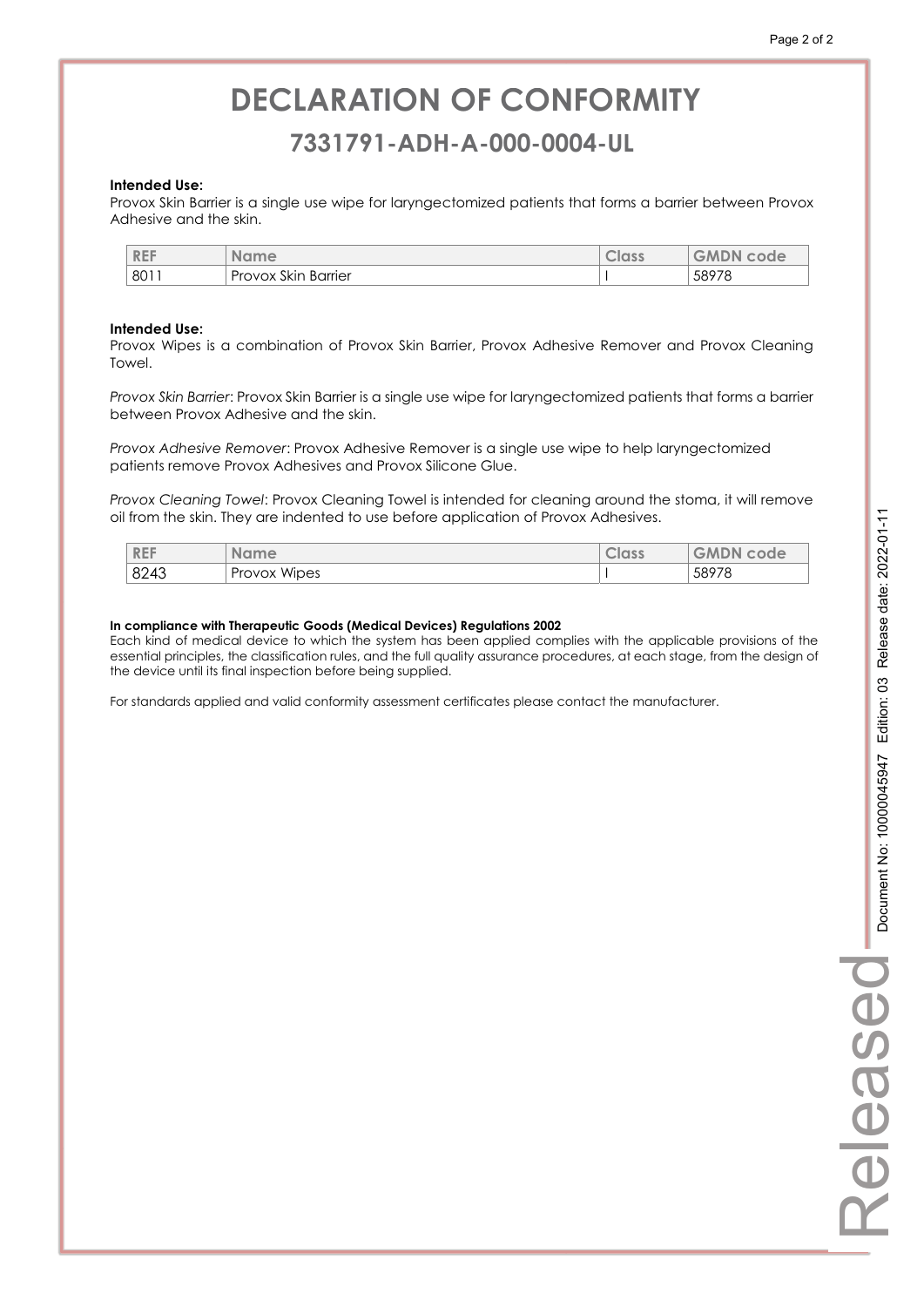| Justification: | <b>Function:</b> | Electronic signature justification: | Signed: Date (yyyy-mm-dd) - Time<br>(hh:mm): |
|----------------|------------------|-------------------------------------|----------------------------------------------|
| Issued:        | QA               | Ulrika Svensson - SEHRBHNU          | 2021-05-18 - 16:38                           |
| Reviewed:      | QA               | John Wennborg - JOHWEN              | $2021 - 05 - 18 - 17:17$                     |
| Approved:      | OP               | Martin Richardson - MARRIC          | $2021 - 05 - 18 - 17.24$                     |
| Released:      | QA               | Ulrika Svensson - SEHRBHNU          | 2021-05-19 - 11:46                           |

# **Atos**

# **DECLARATION OF CONFORMITY CONFORMITY**

## **Provox® Tracheofix**

## **Basic UDI: 7331791-COM-0-000-0003-58**

We, Atos Medical AB, hereby declare under our sole responsibility that the devices listed below comply with European Medical Devices Regulation (EU) 2017/745 and clause 6.6 of Schedule 3 to the Australian Therapeutic Goods (Medical Devices) Regulations 2002.

#### **Intended use/purpose:**

The Provox Tracheofix is a single use foam protector intended to absorb secretions and to provide protection and aesthetic coverage of the tracheostoma.

Hörby, Sweden date as stated above

………………………………………………………………… Martin Richardson, Senior Vice President Operations & Quality on behalf of the CEO of Atos Medical AB.

**Manufacturer: SE-MF-000000725**  Atos Medical AB, Kraftgatan 8, SE-242 35 Hörby, Sweden Tel: +46 (0)415 198 00 Email: info@atosmedical.com, Web: www.atosmedical.com

**Competent Authority:**  Medical Products Agency, Sweden Released

eleasec